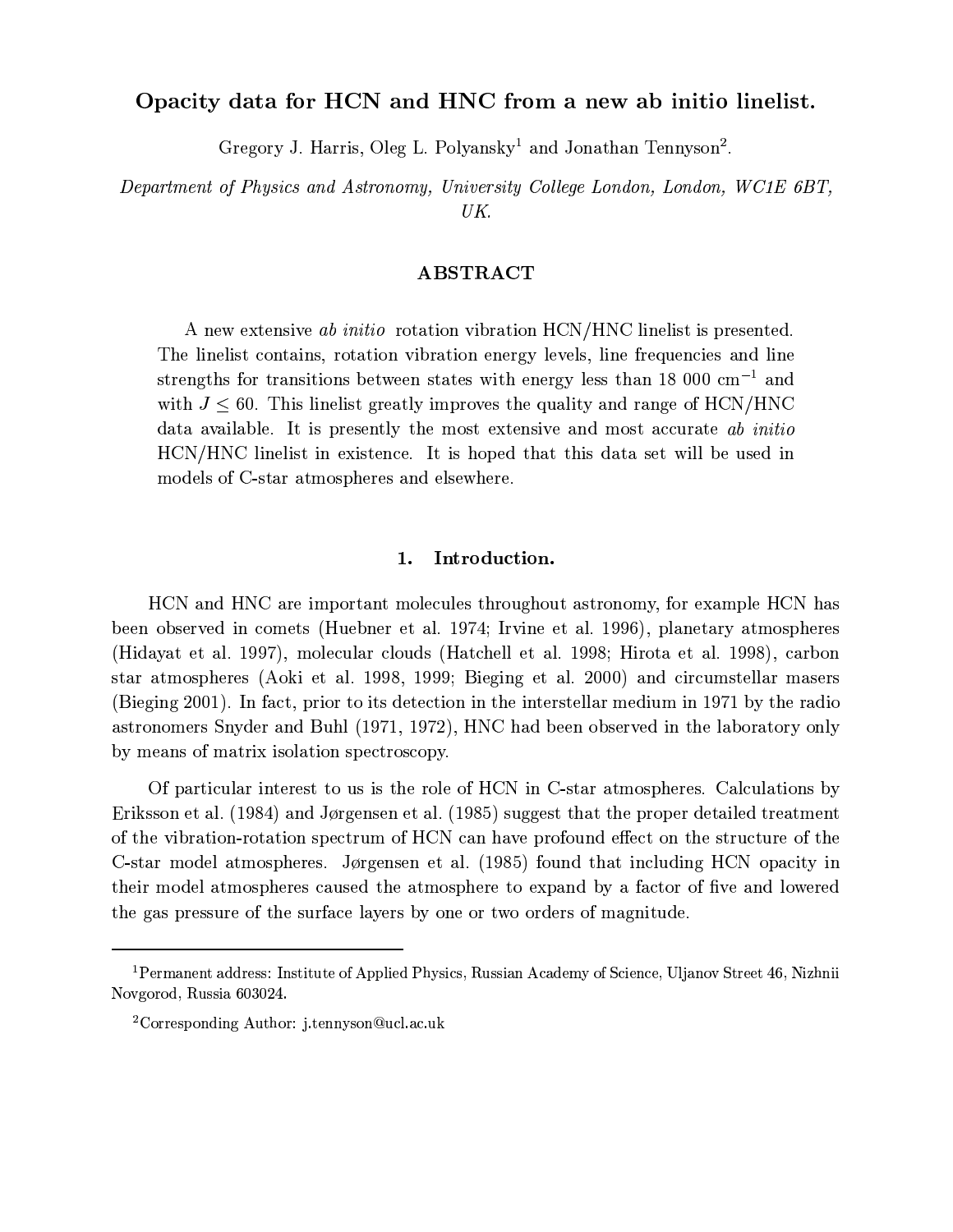Several sets of HCN opacity data have been used in model C-star atmospheres. These include the *ab initio* opacity data of Jørgensen et al. (1985), the empirical data of Jørgensen  $(1990)$  and the recent linelist of Aoki et al. (1998). The *ab initio* opacity data of Jørgensen et al. (1985) has been recently used by Loidl et al. (1999), in their model C-star atmospheres. It contains band frequencies and intensities for transitions between states with energy less than 10 000 cm<sup>-1</sup>. The data of Jørgensen (1990) uses the experimental data of Smith et al. (1987, 1989) with empirical estimates of the intensities of the hot bands. This data includes high frequency bands such as the  $(40^0$ <sub>0</sub>) C-H stretch overtone. Finally the data of Aoki et al. (1998) is based upon experimental data that has become available since the work of Jørgensen (1990). It covers a limited number of bands, the  $(01^10)$ ,  $(02^00)$ ,  $(100)$ ,  $(01^11)$ ,  $(100)$ - $(01<sup>1</sup>0)$  transitions and their hot bands up to  $v_2 = 4$ .

All data sets cover the most intense HCN transitions which are primarily the C-H stretch and bend fundamentals and some of their hot bands. The effects of these two modes at 3 and 14  $\mu$ m are well known. However all these data sets have their weaknesses. The data of Jørgensen (1990) is relatively inaccurate for the hot bands and covers a limited number of bands. The data of Aoki et al. (1998) also cover only a limited number of bands and their hot bands up to  $v_2 = 4$ . The *ab initio* data of Jørgensen et al. (1985) covers all transitions involving states less than 10 000  $\text{cm}^{-1}$  above the zero point energy, but is inaccurate by todays standards. Furthermore HCN is believed to be an important opacity source in C-stars up to  $T_{eff}$  ~ 2800 K (Eriksson et al. 1984). At these high temperatures states with energy greater than 10 000  $\text{cm}^{-1}$  may contribute significantly to the overall opacity. Finally HNC has been neglected by all workers to date. In thermodynamic equilibrium, the HNC/HCN ratio for  $T=2000$  to 4000 K is between 0.05 and 0.34 (Barber et al. 2002). The transitions of HNC are considerably stronger than comparable transitions of HCN, which increases the likelihood that HNC will have a significant effect on opacity.

To increase the amount of HCN and HNC data available and to fill in the gaps in the existing data, we have calculated a new extensive HCN/HNC linelist. This linelist contains rotation vibration energy levels, line frequencies and line strengths for transitions involving states with energy less than 18 000  $\text{cm}^{-1}$  and with values of the rotational quantum number,  $J, \text{ of } J \leq 60.$ 

In section 2 the calculation of the linelist is discussed, in section 3 the results of the calculation are presented. Finally in section 5 we discuss the results and conclude.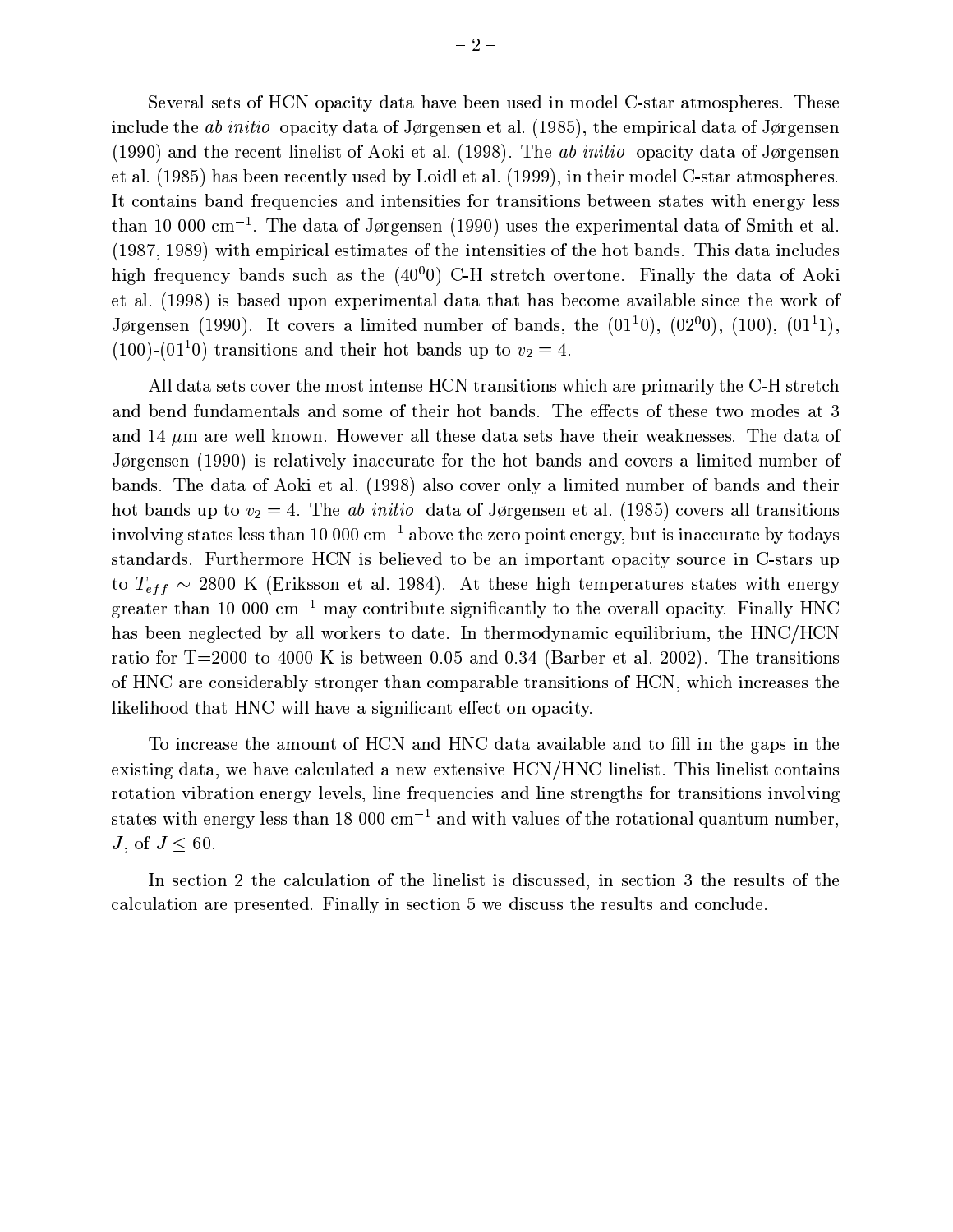Querci and Querci (1970) claimed to detect the  $(40^0$ 0) HCN stretching overtone at 791 nm in the atmosphere of the C-star UU Aur. Later Giguere (1973) tentatively identified the  $(30^00)$  HCN stretching overtone at 1  $\mu$ m in the same star. However, using a new linelist based on experimental data Jørgensen (1990) disputed that any bands beyond 1.5  $\mu$ m could be observed in C-star atmospheres. Therefore the aim of this work is to compute the HCN and HNC transitions, including hot bands contributing significantly, longwards of 1.5  $\mu$ m. To give an accurate value for the band intensity and the distribution of the intensity across the band, the data must extend to a high value of J. Such that for a given band, transitions to and from the highest value of J have only a fraction of the peak line intensity of band. As a result we have extended our linelist to  $J \leq 60$ . At T=3000 K with energy levels less than 18000 cm<sup>-1</sup> and  $J \leq 60$ , the rotational vibrational partition function is calculated to be 35653. This is 93  $\%$  of the rotationally converged value of 38405, reported in a forthcoming paper (Barber et al. 2002). This gives an indication that the linelist reported here acounts for approximately 93  $\%$  of the opacity of HCN/HNC at T=3000 K.

The accuracy of the nuclear motion calculation is dependent upon the accuracy of the potential energy surface (PES) and dipole moment surface (DMS) used in the calculation. Therefore it is desirable to use the most accurate PES and DMS available. There are currently three ab initio semi-global HCN/HNC PES available these are the  $ANO/CCSD(T)$ PES of Bowman et al. (1993), the PES of Varandas and Rodrigues (1997) and the VQZANO+ PES covered in our earlier paper van Mourik et al. (2001). Of these surfaces the VQZANO+ surface uses the largest electronic basis set. As a result, in general, the band origins and intensities calculated with the VQZANO+ surface reproduce more closely the laboratory data than do those calculated with either of the other two semi-global PES, see van Mourik et al. (2001). This surface is also capable of reproducing quite subtle effects observed in laboratory experiments, see Harris et al. (2002). Thus for the calculations performed here we use the VQZANO+ PES.

The ab initio VQZANO+ PES simultaneously fits 1527 ANO/CCSD(T) points calculated by Bowman et al. (1993) with 242 points calculated at the higher  $cc$ -pCVQZ/CCSD(T) level. The surface is morphed with 17 aug-cc-pCVQZ/CCSD(T) points calculated in the HNC region of the PES, to improve the representation of the HNC part of the surface. To improve the rotational representation the VQZANO+ surface is also adjusted to coincide with three cc-pCV5Z/CCSD(T) points calculated at the critical points of the HCN/HNC system. The VQZANO+ PES includes relativistic and adiabatic corrections, which are often neglected when constructing an *ab initio* PES.

There are three semi-global dipole moment surfaces (DMS) available these are the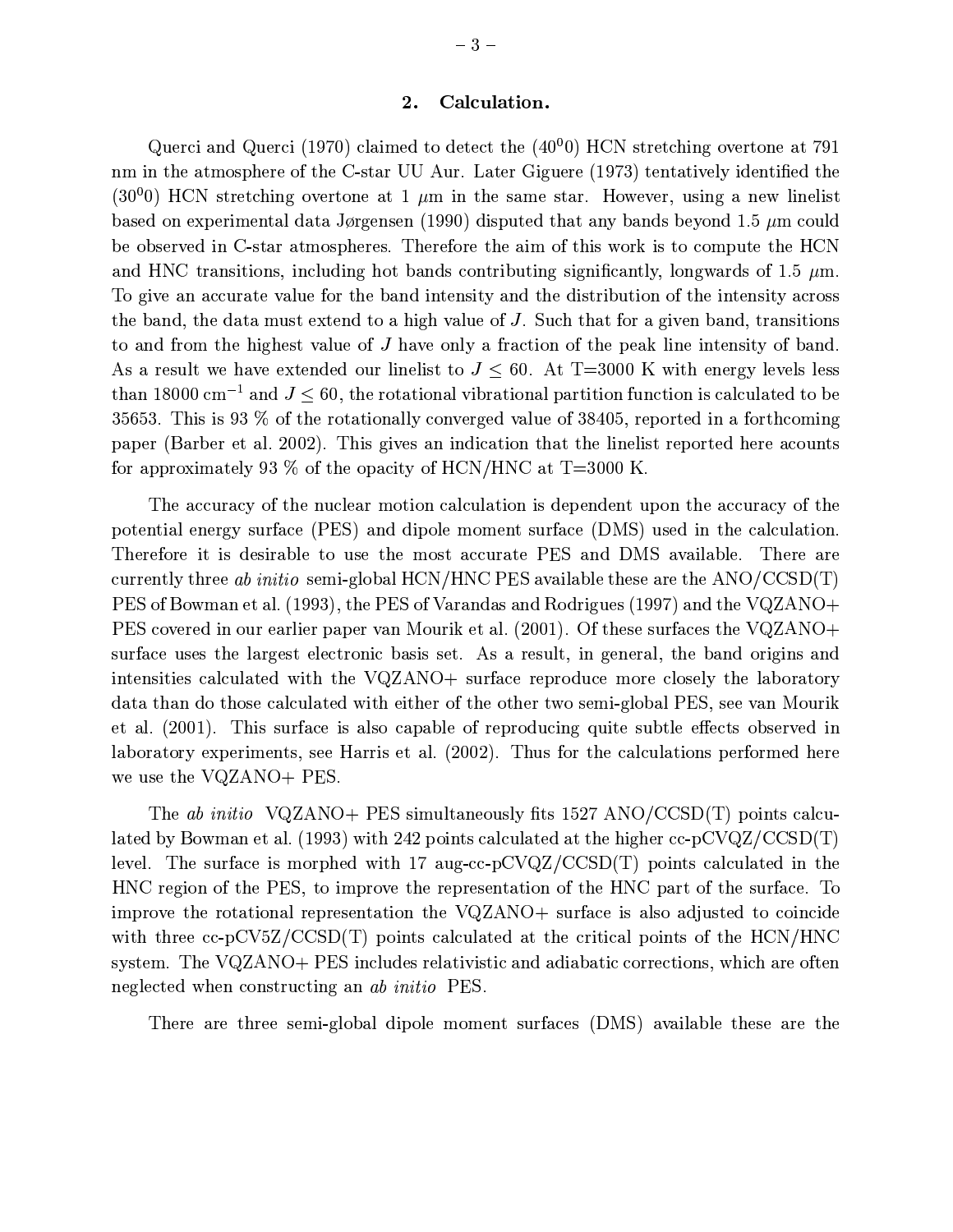$TZP/AQCC$  DMS of Jakubetz and Lan (1997), the aug-cc-pCVTZ/CCSD(T) DMS of Bowman et al. (2001) and the cc-pCVQZ/CCSD(T) DMS of van Mourik et al. (2001). The DMS of Jakubetz and Lan (1997) was calculated with the smallest basis of these three DMS. the intensities calculated with it compare with laboratory data far less favourably than do calculations with the DMS of van Mourik et al. (2001), see Harris et al. (2002). The DMS of Bowman et al. (2001), uses fewer points and a smaller basis than the van Mourik et al. (2001) DMS. The van Mourik et al. (2001) DMS as a result is the best available DMS and the one which will be employed here.

To allow the calculation of HCN and HNC energy levels simultaneously the calculation was performed in Jacobi coordinates. The co-ordinate  $r$  was chosen to represent the C-N distance, the R co-ordinate was chosen to be the H to C-N centre of mass distance. Finally the angular co-ordinate  $\gamma$  is the angle between the R and r co-ordinates, the HCN minimum is located at  $\gamma = 0$  and the HNC minimum is at  $\gamma = \pi$ .

Our vibrational, rotational, and transition dipole calculations were performed with the DVR3D program suite (Tennyson et al. 1995), which uses an exact kinetic energy (EKE) operator and a discrete variable representation (DVR) for the vibrational motions. Jacobi coordinates were used with Legendre polynomials to give the angular grid points and Morse oscillator-like functions for the radial grids. 35 grid points were used for the  $R$  coordinate, 21 for the r coordinate and 50 for the angular coordinate. This basis was optimised to obtain a balance between the level of convergence and the available computer resources. This basis is large enough to converge all calculations reported here and is the same as used in out our previous calculation (Harris et al. 2002). The parameters for the Morse oscillator like basis in the r coordinate are  $r_e = 2.3 a_0$ ,  $D_e(r) = 29.0 E_h$  and  $\omega_e(r) = 0.0105 E_h$ . The parameters for the Morse oscillator like basis in the R coordinate are  $R_e = 3.2 a_0$ ,  $D_e(R) = 5.0 E_h$  and  $\omega_e(R) = 0.004 E_h$ . Where  $r_e$  is the equilibrium distance,  $D_e$  is the dissociation energy and  $\omega_e$  is the harmonic frequency, see Tennyson et al. (1995).

The huge number of lines that were calculated required a large amount of processing power. This made it necessary to parallelise the processor intensive routines of the DVR3D codes. The openMP FORTRAN API multiprocessing directives (openMP 2002) with the MIPSpro 7 FORTRAN 90 compiler (MIPSpro, SGI. 2002) on the 'Miracle' 24 processor SGI Origin 2000 computer, were used to perform the parallelisation. The most processor intensive module of the DVR3D suite is DIPOLE3, which calculates dipole transition strengths between states which are not rigorously dipole forbidden. One loop of this module calls a rank 1 matrix update subroutine and consumes 95% of the runtime. By parallelising this loop we were able to reduce the run time by up to a factor of about five when running on eight processors, depending on computer load.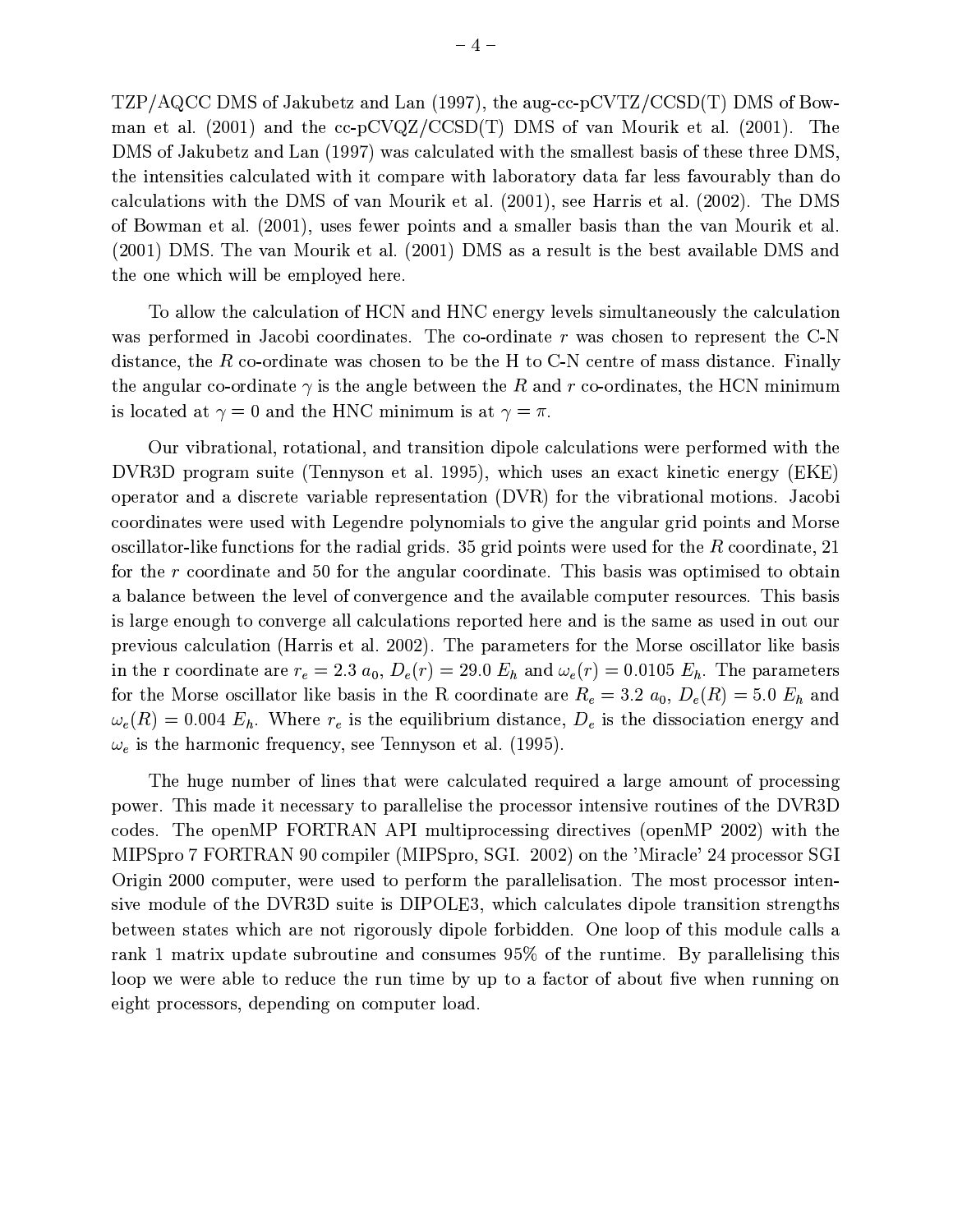#### 3. Results.

The linelist contains all HCN/HNC transitions involving rotational vibrational energy levels below 18 000 cm<sup>-1</sup> and with  $J \leq 60$ . There are just under 400 million lines and over 168 000 energy levels in the full data set. This is a vast amount of data, that requires a lot of storage space. To fully describe each of the 400 million records requires approximately 20 Gbytes. This size of file is not easily manipulated or ported from machine to machine. Ideally we would like to reduce the overall size of the file and split it into smaller blocks of data which cover specific frequency ranges. The following discussion covers the compact format that has been chosen to store the data.

Each rotational vibrational state is often described by set of quantum numbers, some of which are good quantum numbers and some of which are approximate quantum numbers. The good quantum numbers are the rotational quantum number  $J$ , the rotational parity and  $n$ , the state number within the J-parity symmetry block. The approximate quantum numbers are the vibrational quantum numbers  $v_1$ ,  $v_2$  and  $v_3$  and the vibrational angular momentum l. The good quantum numbers are output from the calculation in conjunction with the energy levels and the wavefunctions. Whereas the approximate quantum numbers are assigned after the calculation.

The 6 integers required to describe the transition are the good quantum numbers of the upper an lower states. The four floating point variables required to describe the transition are the energies of the upper and lower states  $(E', E'')$ , the transition frequency  $(\nu)$  and the Einstein A coefficient  $(A_{ij})$ . There are two facts that allow us to store the data in a more compact format. These are:

- 1.  $\nu$  can be calculated from E' and E''.
- 2. The energy and quantum numbers of each rotational vibrational state are repeated throughout the data file.

Consequently the full transition file can be split into an energy level file and a transition file. The good quantum numbers and energies of each level are stored in the energy level file. Where approximate quantum numbers have been assigned they are also given. An integer flag that identifies the state as HCN, HNC, a delocalised state or unassigned, is also given. Finally each level is given a unique index integer. The index numbers of the upper and lower state and the line strength are stored in the transition file. This is a more efficient way of storing the linelist resulting in nearly a factor of three reduction in file size. Short extracts from the energy level file and the transition file are given in tables 1 and 2.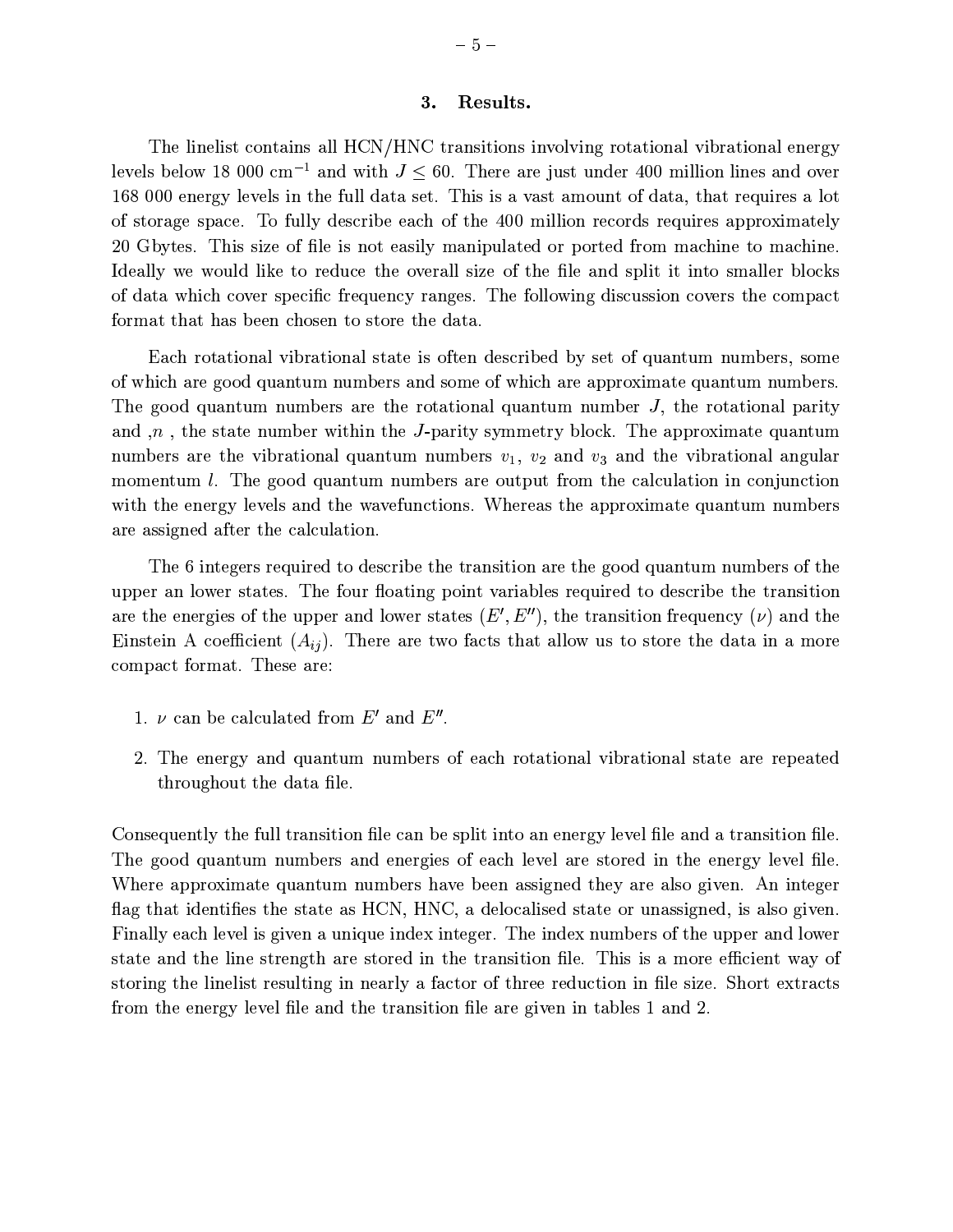It is often the case that only a small portion of the spectrum is of interest. It was therefore decided that the file be split into smaller files each with a specific frequency range, thereby allowing only the spectral regions of interest to be downloaded. Further to this the data has also been sorted into frequency order. For the Einstein A coefficient the data beyond the  $6<sup>th</sup>$  significant figure is meaningless, consequently data is given only to the  $6<sup>th</sup>$ significant figure. For reasons of compatibility the data has been converted to text format and gzipped.

The Einstein  $A_{if}$  coefficient, in  $s^{-1}$  is related to the integrated line absorption intensity,  $I_i$ , in units of cm<sup>-2</sup> atm<sup>-1</sup>, by:

$$
I_{i} = \frac{3.507293 \times 10^{-6} \times (2J' + 1)}{Q_{vr} \nu^{2}} \left(\frac{273.15}{T}\right) \exp\left(\frac{-E''}{kT}\right) \left[1 - \exp\left(\frac{-hc\nu}{kT}\right)\right] A_{if} \qquad (1)
$$

where  $\nu$  is the wavenumber in cm<sup>-1</sup> of the line, h is Planck's constant, c is the speed of light, k is Boltzmann's constant,  $E''$  is the energy of the lower rotational-vibrational energy level, T is the temperature and  $Q_{vr}$  is the rotational vibrational partition function.

Both the energy level file and the frequency ordered transition files can be retrieved by:

- Anonymous ftp to ftp.tampa.phys.ucl.ac.uk and changing to the directory / $pub/astrodata/HCN$ ,
- or via the TAMPA group web page http://www.tampa.phys.ucl.ac.uk and following the links for "Astrodata and Molecular data" then "Astrodata" then "HCN".

A decompaction code is provided, which is described in the accompanying readme file.

To generate some simple absorption spectra, one needs to obtain  $k_{\nu}$  the absorption coefficient or opacity function at frequency or wavenumber  $\nu$ . The absorption coefficient of the spectrum is given by:

$$
k_{\nu} = \sum_{i} I_{i} f_{i} (\nu - \nu_{0,i}) \tag{2}
$$

where  $f_i(\nu - \nu_{0,i})$  is the line profile and  $\nu_{0,i}$  is the line centre of line *i*. Once  $k_{\nu}$  has been obtained the Lambert-Beer law can be used to generate spectra. The Lambert-Beer law gives the intensity of a beam of radiation passing through a gas of pure HCN, with path length  $l$  and pressure  $p$ :

$$
I_{\nu} = I_{\nu}(0) \exp(-k_{\nu}pl)
$$
\n(3)

where  $I_{\nu}(0)$  is the initial intensity of the beam and  $k_{\nu}$  is the absorption coefficient or opacity function. The integrated absorption,  $I_i$ , of line i is found from the absorption coefficient of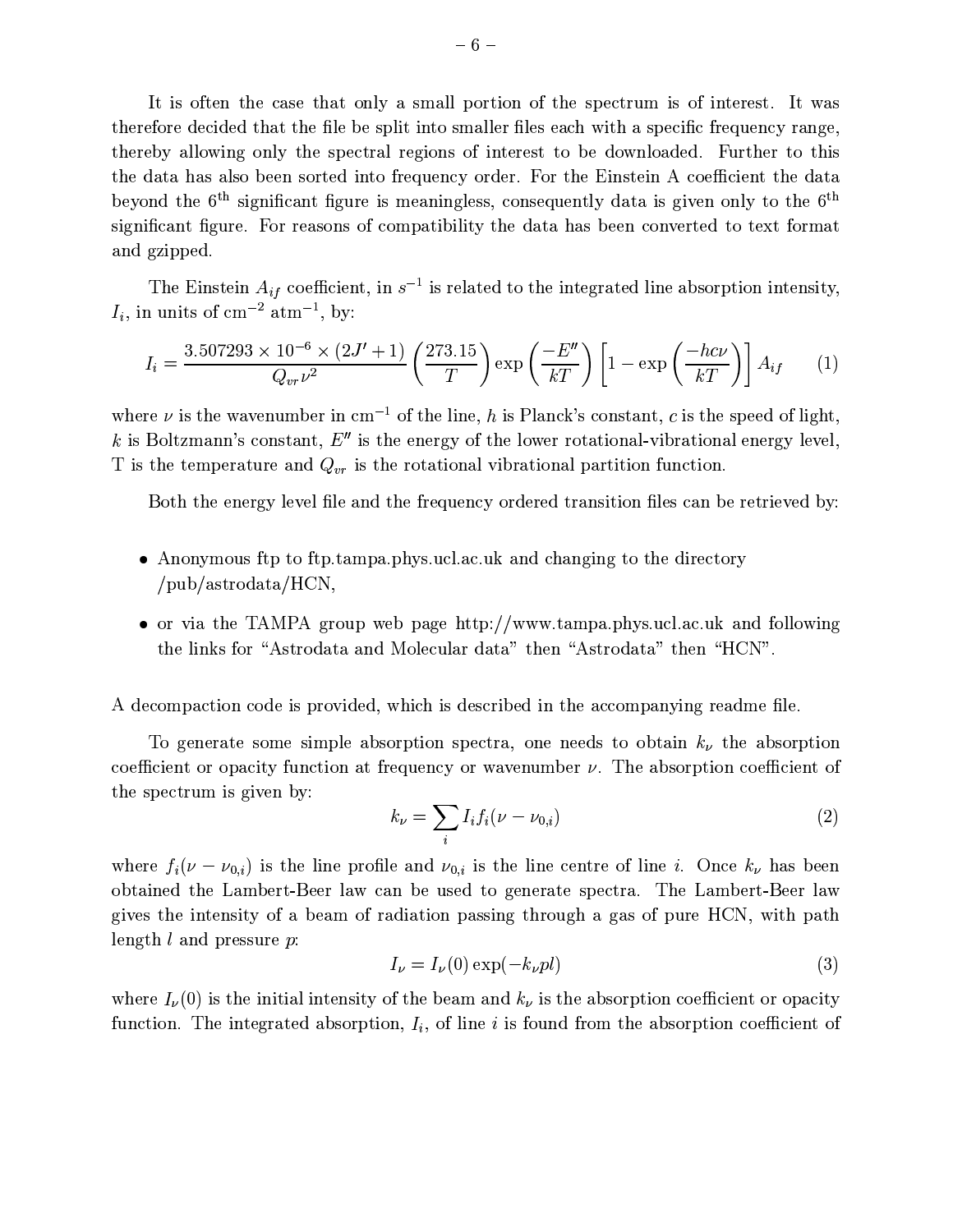the line,  $k_{\nu,i}$ , by:

$$
I_i = \int_{-\infty}^{+\infty} k_{\nu,i} d\nu \tag{4}
$$

The integrated absorption for the complete spectrum is thus:

$$
I = \sum_{i} I_i \tag{5}
$$

I is of limited use. Clearly to calculate  $k_{\nu}$  one would need to know the line profile of each line and be able to sum over all lines. However, equations 2 and 4 suggest that  $k_{\nu}$  for the spectrum in the interval  $\nu$  to  $\nu + \Delta \nu$  can be found more simply. This we do by summing  $I_i$ for all lines in the frequency interval  $\nu - \nu + \Delta \nu$  and dividing by  $\Delta \nu$ . This frequency binning method gives an approximate average value for  $k_{\nu}$  in the region  $\nu$  to  $\nu + \Delta \nu$ . It also has the effect of reducing the resolution of the full spectrum to  $\nu/\Delta \nu$ . Frequency binned opacity data has been presented by, for example, Schryber et al. (1995) and Neale et al. (1996). This method is adequate to illustrate the usefulness of the linelist and obtain some simple absorption spectra. There are more sophisticated methods for opacity sampling which are beyond the scope of this work.

#### Discussion. 4.

To demonstrate the usefulness of our linelist we now compare our opacity data with observed stellar spectra. The resolving power of the ISO SWS spectrometer in its low resolution mode (SWS01) is about 200 (ISO Data Centre. 2002). This is the resolution at which Aoki et al. (1998) have observed C-star spectra. So for spectra of comparable resolution integrated absorption intensities have been put into bins of  $3 \text{ cm}^{-1}$ . Figures 1 and 2 show the resulting absorption coefficient  $(k_{\nu})$  in the spectral region of 300 to 1100  $\text{cm}^{-1}$  and 1100 to 3900  $\text{cm}^{-1}$  at temperatures of 1500, 2000, 2500 and 3000 K. In the 300 to 1100 cm<sup>-1</sup> interval there are over 73 million lines, the main features are a result of  $\Delta v_2 = 1$ HCN and HNC bending fundamentals and hot bands, centred on 715 cm<sup>-1</sup> and 465 cm<sup>-1</sup> respectively. In the 1100 to 3900  $\text{cm}^{-1}$  frequency interval there are over 165 million lines and there are several strong absorption features. These are the HCN  $\Delta v_2 = 2$  overtone and its hot bands at  $\sim$ 1400 cm<sup>-1</sup>, the HNC CN stretch fundamental and hot bands at  $\sim$ 2000 cm<sup>-1</sup>, the HCN (10<sup>0</sup>0) – (01<sup>1</sup>0) band and its hot bands at  $\sim$ 2600 cm<sup>-1</sup>, the HCN HC stretch fundamental and hot bands at  $\sim$ 3300 cm<sup>-1</sup> and the HNC HN stretch fundamental and hot bands at  $\sim$ 3660 cm<sup>-1</sup>. The HCN CN fundamental, its hot bands, the  $\Delta v_2 = 3$  overtone and hot bands at  $\sim$ 2100 cm<sup>-1</sup> are just discernible. As is the Q branch of the  $(01^11) - (000)$  band at  $\sim$ 2800 cm<sup>-1</sup>. In both spectral ranges HNC features contribute significantly to the opacity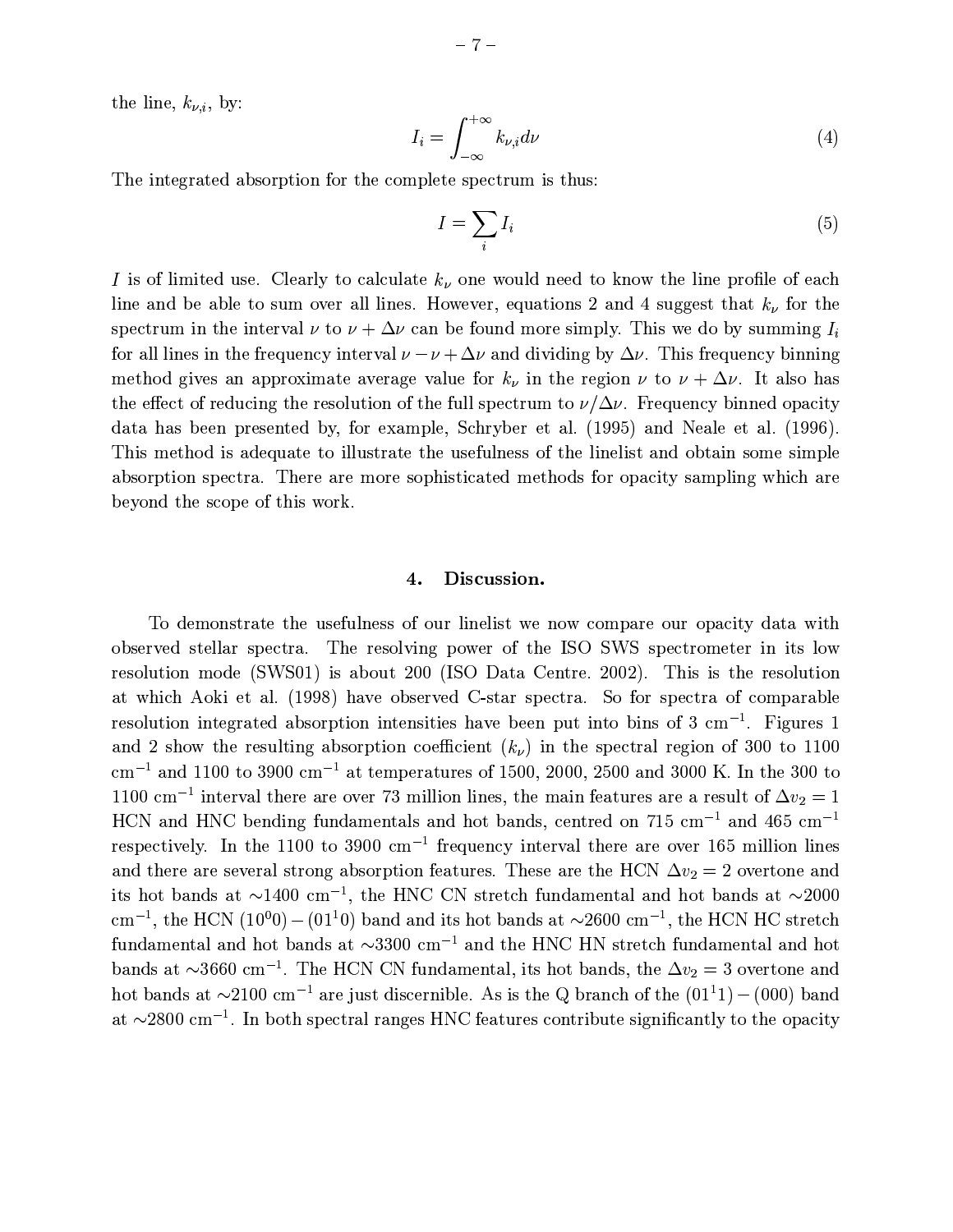and lie in regions where there is little HCN absorption. We have used HCN/HNC partition functions of 3523.9, 8731, 19288 and 38405 at T=1500, 2000, 2500 and 3000 K respectively. These are rotationally converged values and will be reported in a forthcoming paper (Barber  $et al. 2002).$ 

The effect of temperature on opacity is evident in figures 1 and 2. In general, with increasing temperature, the absorption features resulting from strong HCN bands broaden whilst their peak absorption decreases. This is a result of the excited HCN states becoming more populated whilst the population of the HCN ground state decreases. Consequently, and not suprisingly the hot bands become responsible for more absorption as temperature increases. For HNC, as temperature increases the strong HNC features broaden and their peak absorption increases. This is primarily a result of the population of HNC increasing with respect to HCN as temperature increases. The ratio of the intensity of the HCN HC stretch fundamental to the HNC HN stretch fundamental may prove to be a useful tool for obtaining temperature estimates. The temperature dependence of the HNC/HCN ratio will be discussed in detail Barber et al. (2002).

To generate some simple absorption spectra we use the Lambert-Beer law, equation 3. This allows a determination of the transmittance  $(I/I(0))$  of the beam, from  $\kappa_{\nu}$ . Figure 3 shows the spectrum generated with our HCN/HNC opacity function, over the wavelength range 2.6 to 8  $\mu$ m. This range is comparable to the range over which Aoki et al. (1998) measured the spectra of six C-stars. Most of the main features in the HCN/HNC spectra (fig 3) appear to correlate well with the stellar spectra. For example the 3.2  $\mu$ m, 4 $\mu$ m and the 7-8  $\mu$ m features are present in both HCN/HNC and the stellar spectra of (Aoki et al. 1998). The  $\sim$ 5  $\mu$ m HNC CN stretch features present in the HCN/HNC spectrum, may be present in the stellar spectra. However this is difficult to confirm, in the case of the HNC CN stretch feature there is absorption from other molecular species, possibly  $C_3$  (Aoki et al. 1998).

Aoki et al. (1998) have also taken higher resolution spectra of TX-Psc and WZ Cas in the 2.75 to 4.2  $\mu$ m region. They used ISO's SWS06 spectrometer, which has a resolution of around 1500. For comparison with these stellar spectra we have calculated a HCN/HNC spectrum in the same region, see figure 4. To aid the reader we have also plotted the spectrum of WZ Cas taken by Aoki et al. (1998) in figure 4, the stellar spectrum has not been normalised. The 2 major features, at 3.2  $\mu$ m and 4 $\mu$ m of the spectrum of WZ Cas are present in the HCN/HNC spectra. The 4  $\mu$ m feature is attributable to the  $(10^00) - (01^10)$ band and its hot bands. The  $\sim 2.8 \mu m$  HNC HN stretch feature present in the HCN/HNC spectrum, may also be present in the stellar spectrum. A more detailed comparison, which could include a proper temperature determination, must await a full stellar model based on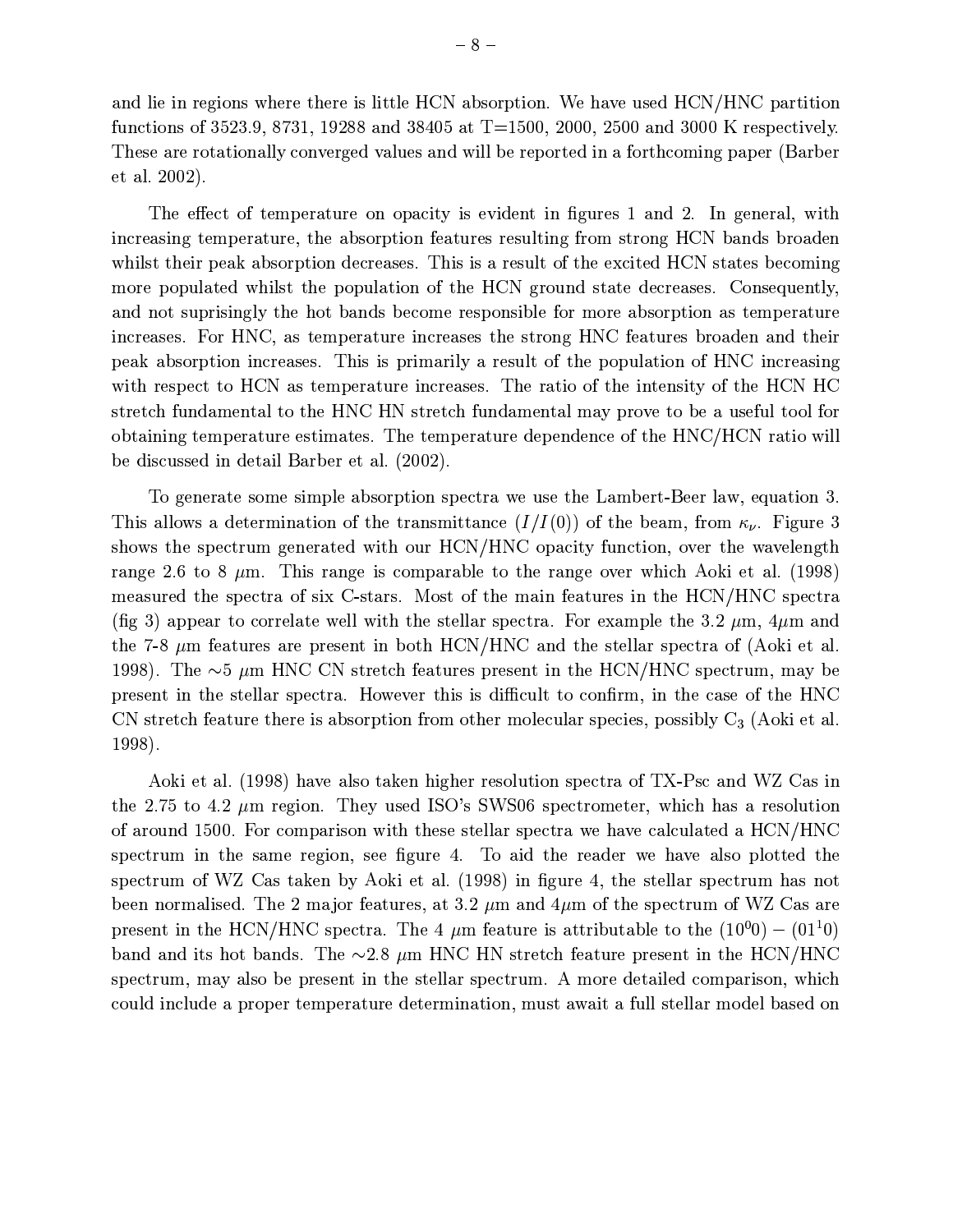our new data.

The C-star synthetic spectra calculated by Aoki et al. (1998) indicate that the predicted strength of the 4  $\mu$ m absorption feature is particularly sensitivity to the amount of hot band data used. The HCN opacity data used by Aoki et al. (1998) is based upon experimental data, it includes transitions with bend excitations up to  $v_2 = 4$ . The limited nature of this data resulted in a considerable discrepancy between the synthetic and observed spectra of Aoki et al. (1998). In an attempt to better model this feature Aoki et al. (1998) used an empirical extension to their data to extend it up to hot bands containing  $v_2 = 9$ . The synthetic spectra calculated with the extended HCN data compares considerably better with the observed spectra. The data used by Aoki et al. (1998) is considerably less extensive than the data presented here. Our data will not suffer from this lack of hot band data. Aoki et al. (1998) identified the Q branch of the  $(01^{11}) - (00^{00})$  overtone in the spectrum of WZ Cas. The Q branch of this band is visible in the HCN/HNC spectrum at  $\sim$ 3.55  $\mu$ m, but is much less pronounced at than in the model atmosphere spectra of Aoki et al. (1998). The  $\sim$ 2.85  $\mu$ m HNC HN stretch feature present in the HCN/HNC spectrum is perhaps visible in the spectrum of WZ Cas. This is another and possibly the most promising region in which HNC could be looked for in C-stars. If detected the ratio of the peak intensity of the HNC  $\Delta v_1 = 1$  bands to the HCN  $\Delta v_1 = 1$  bands may prove a useful tool with which to estimate temperature.

#### Conclusion. 5.

The main HCN features in the *ab initio* HCN/HNC spectra presented here are in good qualitative agreement with the HCN features in the C-star spectra observed by Aoki et al. (1998). This shows the usefulness of this new HCN/HNC linelist. The data presented here indicates that if HCN and HNC are in thermodynamic equilibrium, HNC will play a significant role in the opacity of HCN containing C-stars. Possible regions in which HNC might be detected in C-stars has been identified as the regions of the HNC fundamentals at  $\sim$ 2.8  $\mu$ m,  $\sim$ 5  $\mu$ m and  $\sim$ 20  $\mu$ m. The  $\sim$ 2.8  $\mu$ m feature looks the most promising region in which to observe HNC. If observed, the ratio of the peak intensity of the HNC  $\Delta v_1 = 1$ ( $\sim$ 2.8  $\mu$ m) absorption feature to the HCN  $\Delta v_1 = 1$  ( $\sim$ 3.1  $\mu$ m) absorption feature may be a useful tool for obtaining temperature estimates.

In conclusion the linelist presented here is the most extensive HCN/HNC data set in existence. The linelist is more accurate and more extensive than the *ab initio* HCN opacity data of Jørgensen et al. (1985), that is used in the recent model C-star atmospheres of Loidl et al. (1999). It is considerably more extensive than the data of Aoki et al. (1998), which is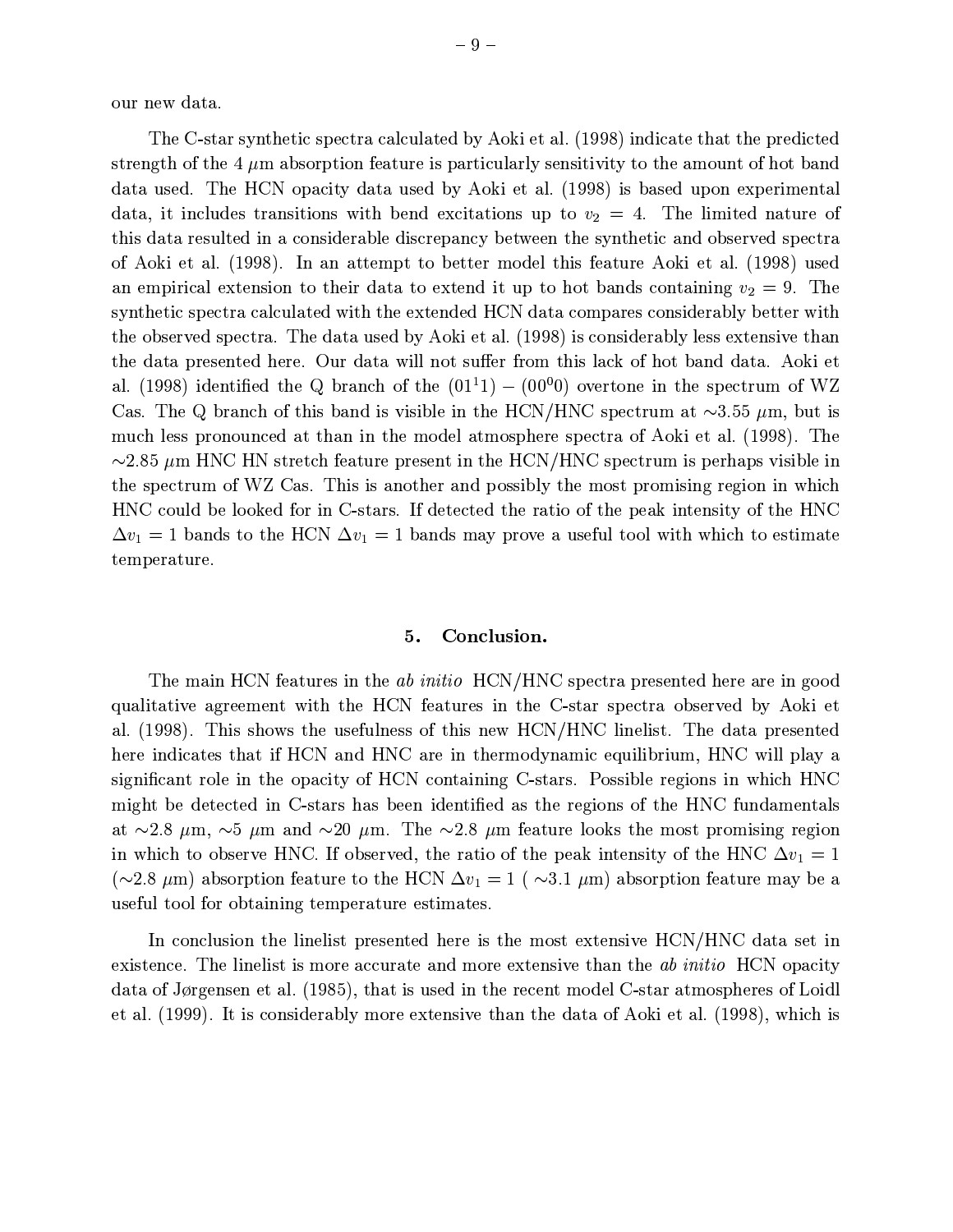based upon experimental data. Therefore the use of the linelist in a full stellar model should result in important effects. This linelist is publicly available for use in stellar atmosphere models and otherwise.

We thank Callum Wright for the great deal of help he provided with computer system issues. We thank Dr. Hugh Jones for extracting the spectrum of WZ Cas from the ISO public archives. We thank the UK Particle Physics and Astronomy Research Council (PPARC) for Ph.D. studentship funding. The calculations reported in this work were carried out on the Miracle 24-processor Origin 2000 supercomputer at the HiPerSPACE computing centre, UCL, which is part funded by PPARC.

### **REFERENCES**

- Aoki, W., Tsuji, T., and Ohnaka, K. 1998, A & A., 340, 222.
- Aoki, W., Tsuji, T., and Ohnaka, K. 1999, A & A., 350, 945.
- Bieging, J. H., Shaked, S., and Gensheimer, P. D. 2000, ApJ, 543, 897.
- Bieging, J. H. 2001, ApJ, 549, L125.
- Barber, R. J., Harris, G. J., and Tennyson, J. J. Chem. Phys., (TO BE SUBMITTED).
- Bowman, J. M., Gazdy, B., Bentley, J. A., Lee, T. J. and Dateo, C. E. 1993, J. Chem. Phys.  $, 99, 308.$
- Bowman, J. M., Irle, S., Morokuma, K., and Wodtke, A. 2001, J. Chem. Phys., 114, 7923.
- Eriksson, K., Gustafsson, B., Jørgensen, U. G., and Nordlund, A. 1984, A & A., 132, 37.
- Giguere, P. T. 1973, ApJ, 186, 585.
- Harris, G. J., Polyansky O. L., and Tennyson, J. 2002, Spectrochimica Acta Part A. 58, 673
- Hatchell, J., Millar, T. J., and Rodgers S. D. 1998, A & A., 332, 695.
- Hidayat, T., Marten, A., Bezard, B., Gautier, D., Owen, T., Matthews, H. E., and Paubert, G. 1997, Icarus, 126, 170.
- Hirota, T., Yamamoto, S., Mikami, H., and Ohishi, M. 1998, ApJ, 503, 717.
- Huebner, W. F., Snyder, L. E., and Buhl, D. 1974, Icarus, 23, 580.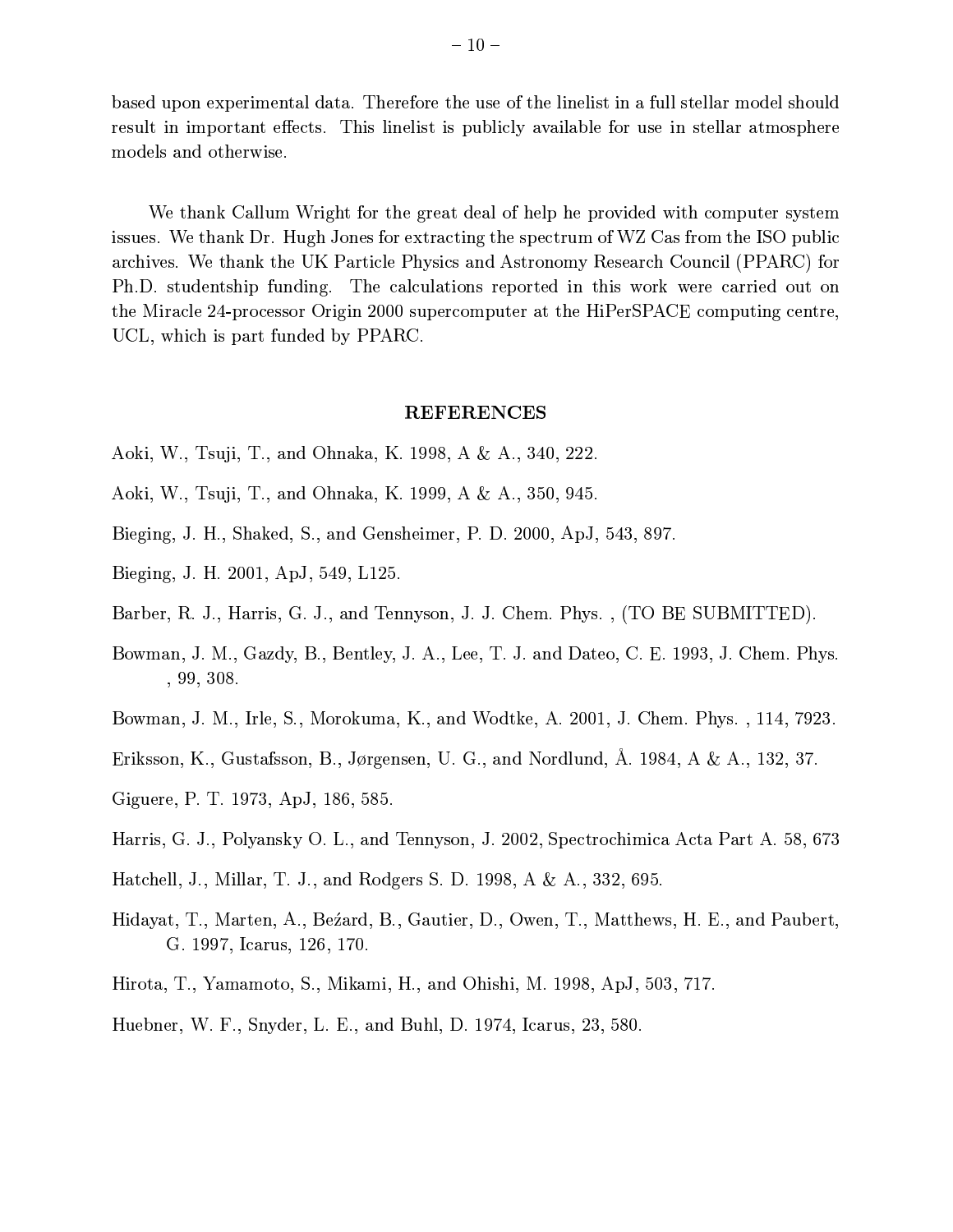- Irvine, W. M., BockeleeMorvan, D., Lis, D. C., Matthews, H. E., Biver, N., Crovisier, J., Davies, J. K., Dent, W. R. F., Gautier, D., Godfrey, P. D., Keene, J., Lovell, A. J., Owen, T. C., Phillips, J. G., Rauer, H., Schloerb, F. P., Senay, M., Young, K. 1996, Nature, 383, 418.
- ISO Data Centre. 2002, http://isowww.estec.esa.nl
- Jakubetz, W. and Leong Lan, B. 1997, Chem. Phys., 217, 375.
- Jørgensen, U. G., Almlöf, J., Gustafsson, B., Larsson, M., and Siegbahn, P. 1985, J. Chem. Phys., 83, 3034.
- Jørgensen, U. G. 1990, A & A., 232, 420.
- Loidl, R., Höfner, S., Jørgensen, U. G., and Aringer, B. 1999, A & A., 342, 531.
- Silicon Graphics Inc. 2002, MIPSpro compilers, http://www.sgi.com/developers/devtools/languages/mipspro.html
- Neale, L., Miller, S., and Tennyson, J. 1996, ApJ, 464, 516.
- openMP consortium. 2002, http://www.openmp.org
- Querci, M., and Querci, F. 1970, A & A., 9, 1.
- J. H. Schryber, S. Miller and J. Tennyson. 1995, J. Quant. Spectrosc. Rad. Transf., 53, 373
- Smith, A. M., Jørgensen, U. G., and Lehmann, K. K. 1987, J. Chem. Phys., 87, 5649.
- Smith, A. M., Coy, S. L., Klemperer, W. and Lehmann, K. K. 1989, J. Mol. Specty., 134, 134.
- Snyder, L. E., and Buhl, D. 1971, BAAS, 3, 388.
- Snyder, L. E. and Buhl, D. 1972, Ann. N.Y. Acad. Sci., 194, 17.
- Tennyson, J., Henderson, J. R., and Fulton, N. G. 1995, Computer Phys. Comms., 86, 175.
- van Mourik, T., Harris, G. J., Polyansky, O. L., Tennyson, J., Császár, A. G., and Knowles, P. J. 2001, J. Chem. Phys., 115, 3706.
- Varandas, A. J. C., and Rodrigues, S. P. J. 1997, J. Chem. Phys., 106, 9647.

This preprint was prepared with the AAS IATEX macros v5.2.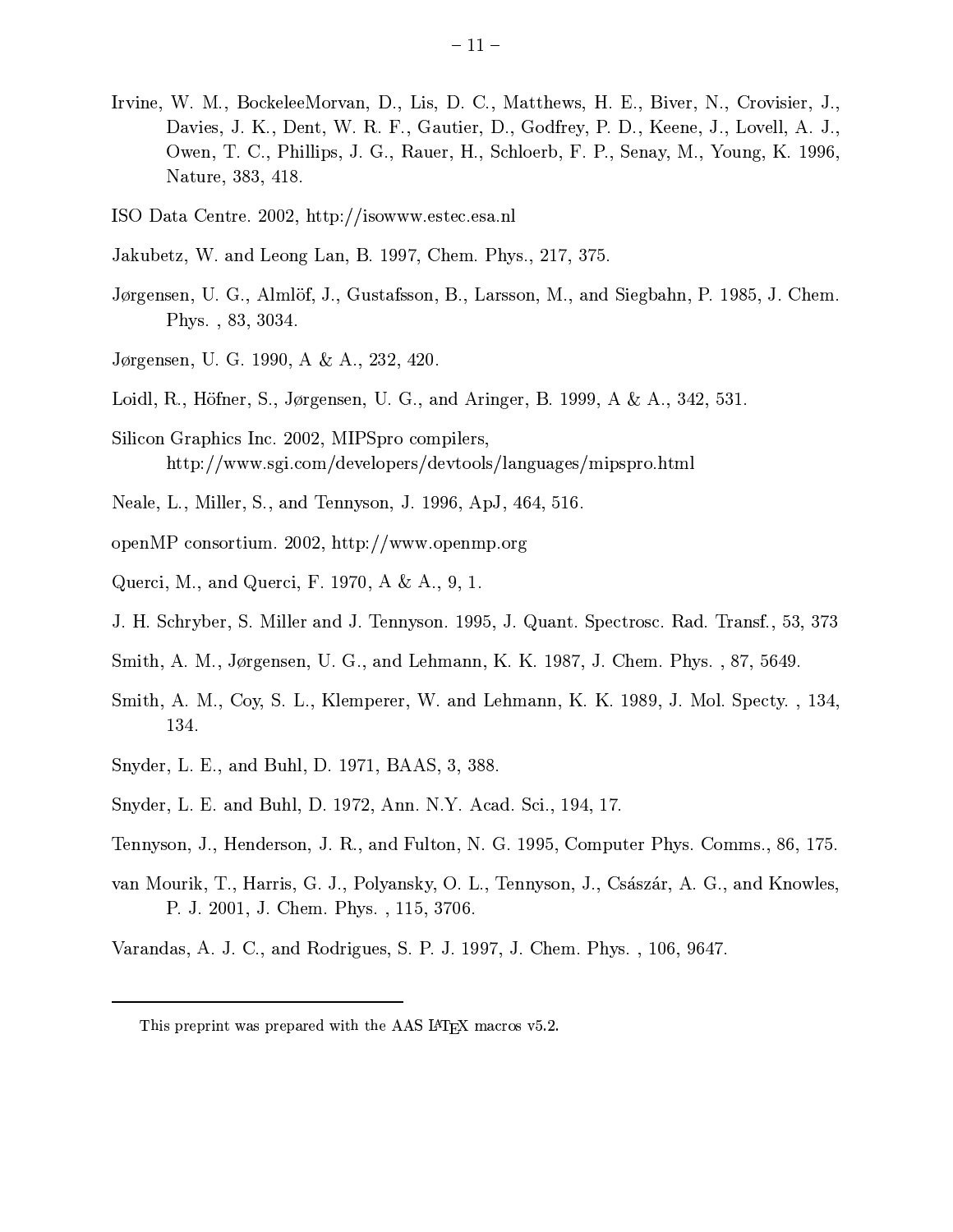Fig. 1.– of the HCN and HNC bend fundamentals. – The absorption coefficient at  $T=1500,2000,2500$  and 3000 K at STP, in the region



 $\parallel$  $-5$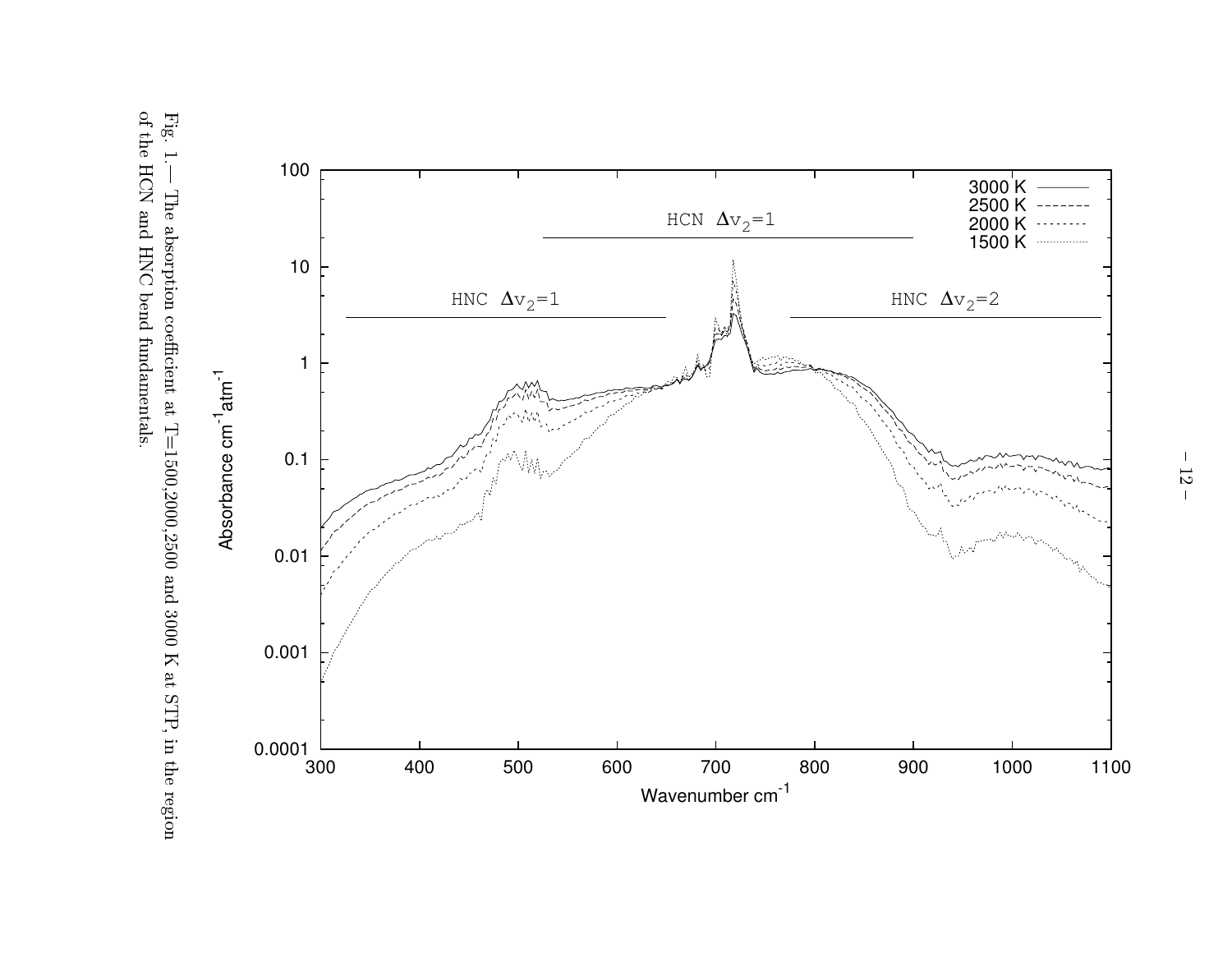of the HCN and HNC stretch fundamentals. Fig. 2.— The absorption coefficient at T=1500, 2000, 2500 and 3000 K at STP, in the region

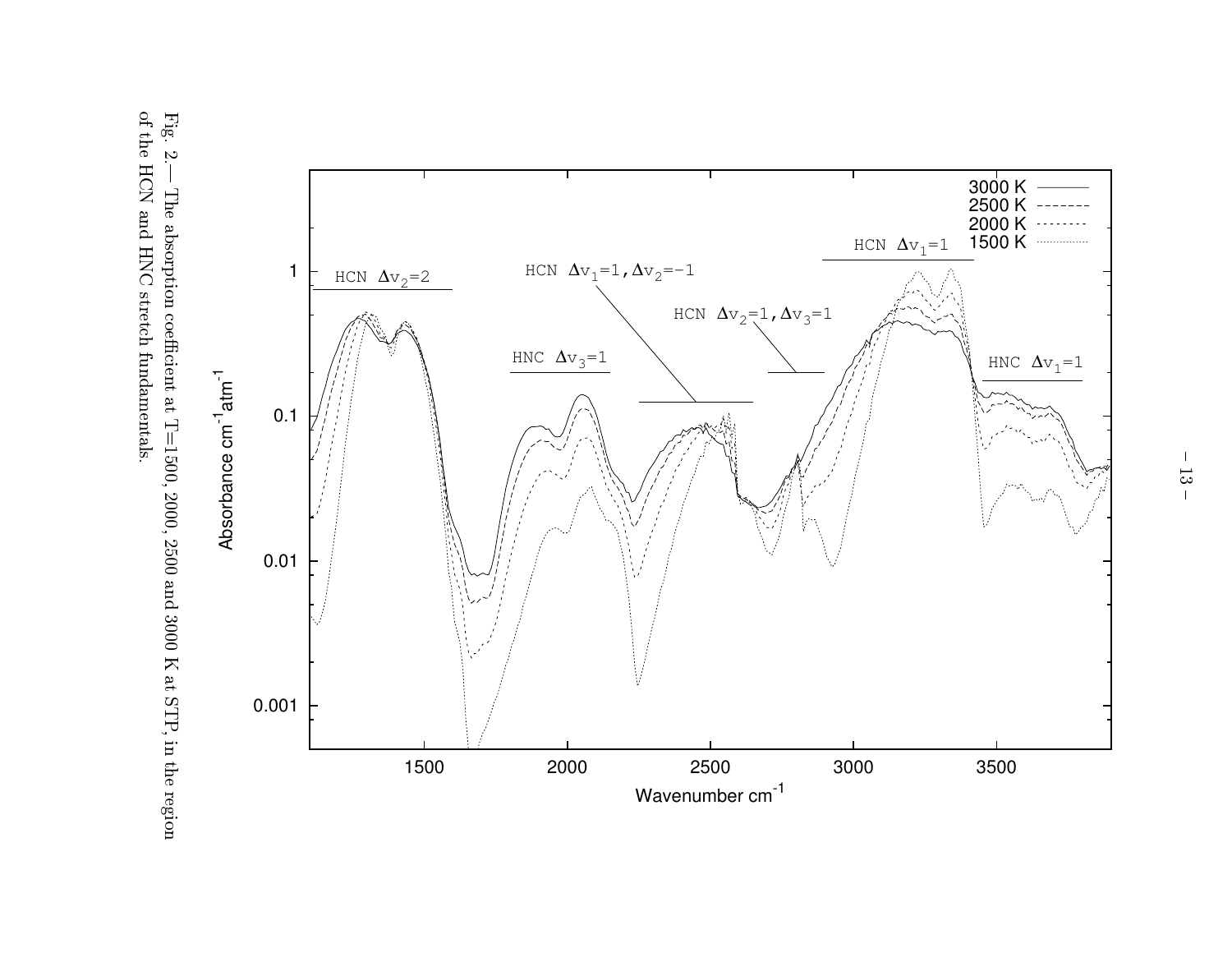Fig. 3.— Transmittance  $(\frac{I}{I_0})$  using a path length of 2 cm at 1 atmosphere at  $T = 3000$  K solid line and  $T = 2500$  K dashed line. The size of the bins is  $\sim 0.01 \mu$ m.

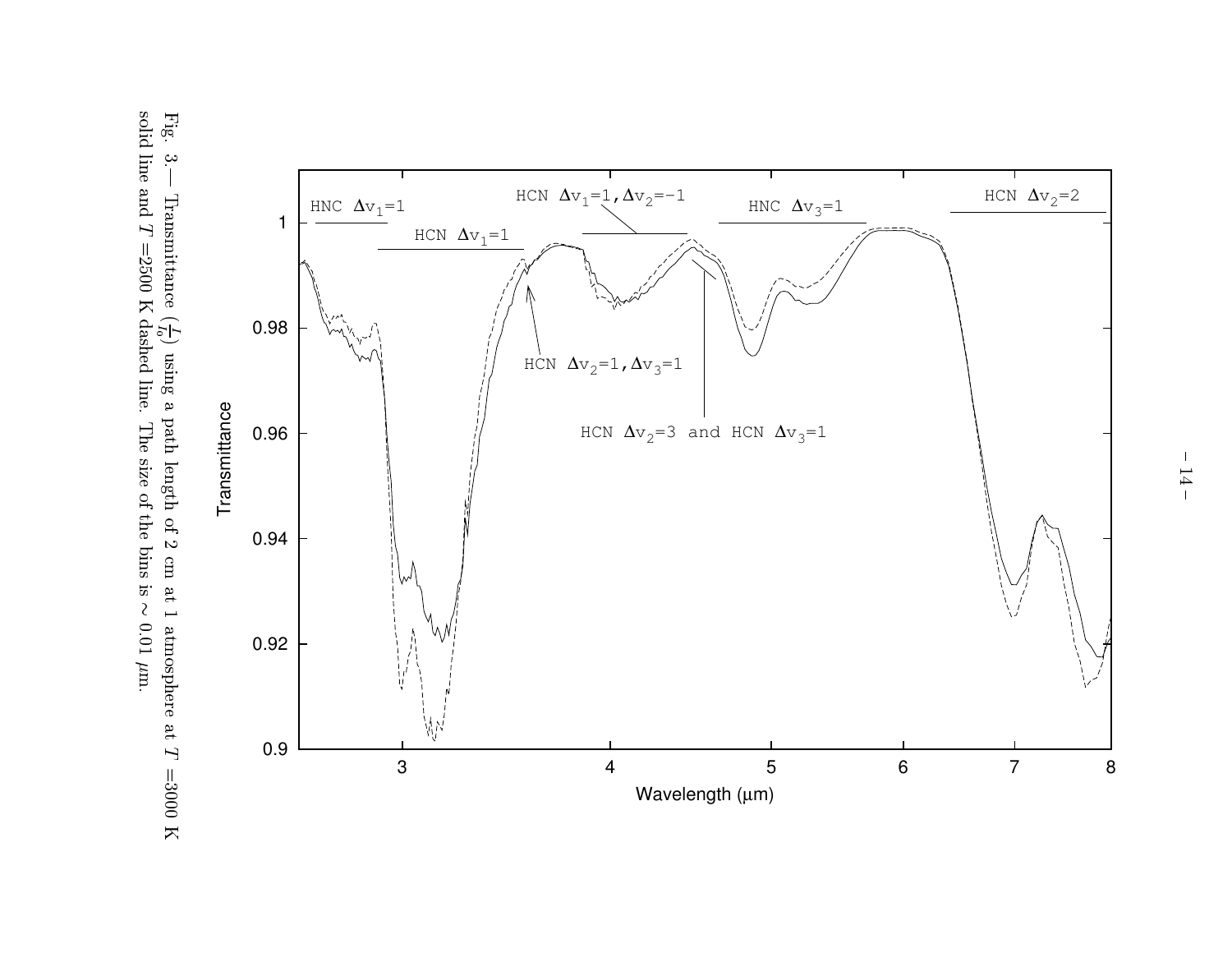

Fig. 4.— Transmittance  $(\frac{I}{I_0})$  using a path length of 20 cm at 1 atmosphere at  $T = 3000$  K solid line and  $T = 2500$  K dashed line. The wavenumber range selected is in the region of the HCN and HNC stretching fundamentals and the  $\Delta v_2 = 2$  overtone. The size of the bins is  $\sim 0.002 \mu$ m. The lower spectrum is the unnormalised spectrum of the C-star WZ Cas taken by Aoki et al. (1998). The stellar spectrum is on an arbitrary linear scale with a constant subtracted to stagger the spectra.